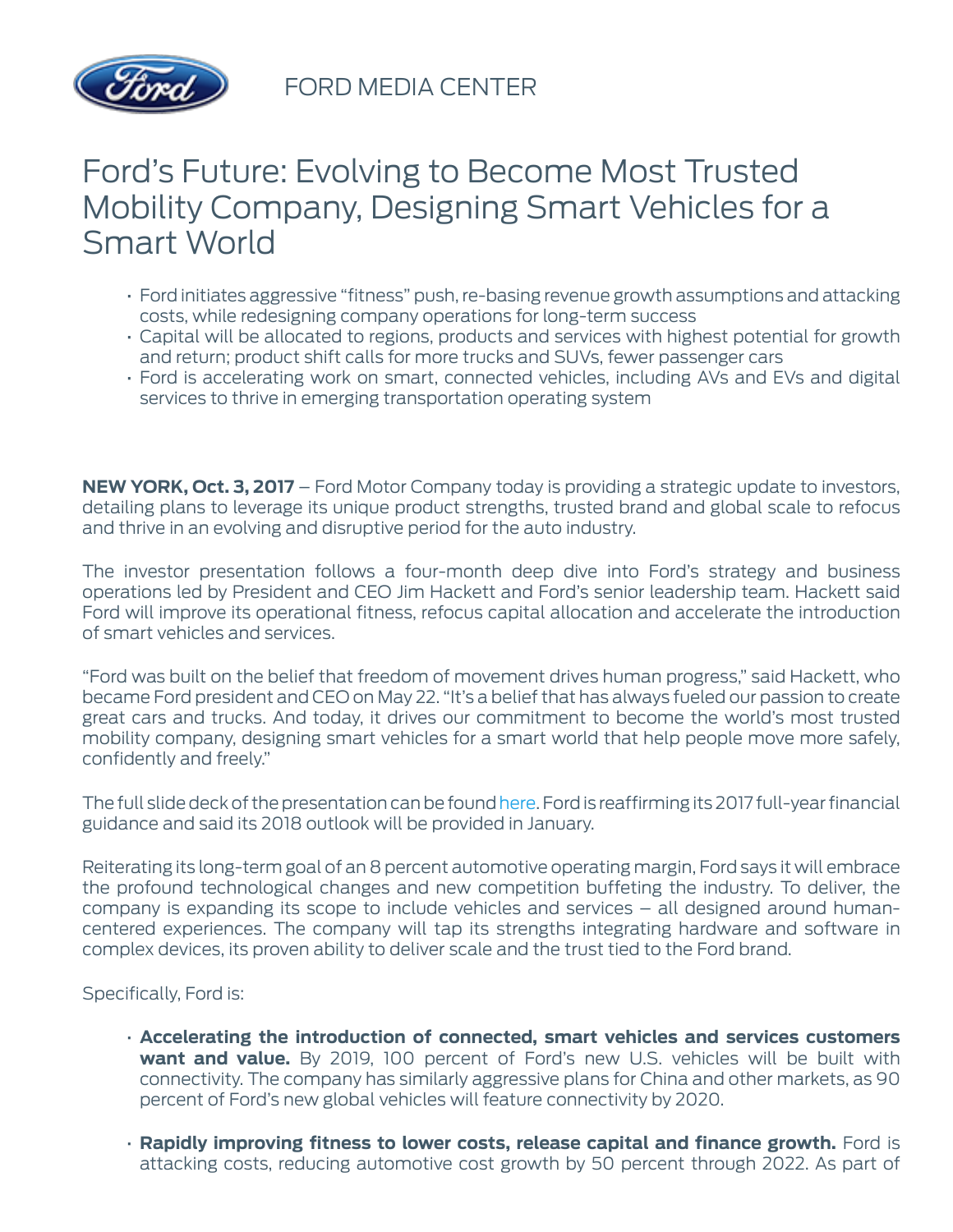this, the company is targeting \$10 billion in incremental material cost reductions. The team also is reducing engineering costs by \$4 billion from planned levels over the next five years by increasing use of common parts across its full line of vehicles, reducing order complexity and building fewer prototypes.

- **Allocating capital where Ford can win the future.** This starts with the company reallocating \$7 billion of capital from cars to SUVs and trucks, including the Ranger and EcoSport in North America and the all-new Bronco globally. Ford also has plans to build the next-generation Focus for North America in China, saving capital investment and ongoing costs. Further, Ford is reducing internal combustion engine capital expenditures by one-third and redeploying that capital into electrification – on top of the previously announced \$4.5 billion investment.
- **Embracing partnerships.** Ford will continue to leverage partnerships, remain active in M&A and collaborate to accelerate R&D. The company recently announced it was exploring a strategic alliance with Mahindra Group as it transforms its business in India, and Zoyte with the intention of developing a new line of low-cost all-electric passenger vehicles in China. When it comes to autonomous vehicle development, the company recently announced a relationship with Lyft to work toward commercialization and a collaboration with Domino's Pizza to research the customer experience of delivery services.
- **Expanding electric vehicle revenue opportunities.** The company recently announced a dedicated electrification team within Ford, focused exclusively on creating an ecosystem of products and services for electric vehicles and the unique opportunities they provide. This builds on Ford's earlier commitment to deliver 13 new electric vehicles in the next five years, including F-150 Hybrid, Mustang Hybrid, Transit Custom plug-in hybrid, an autonomous vehicle hybrid, Ford Police Responder Hybrid Sedan, and a fully electric small SUV.

"When you're a long-lived company that has had success over multiple decades the decision to change is not easy – culturally or operationally," Hackett said. "Ultimately, though, we must accept the virtues that brought us success over the past century are really no guarantee of future success."

## **Revamping product development, modernizing factories**

At the same time, Ford is redesigning its operations to better compete in this disruptive era.

Hackett cites as a template the example of how the company reimagined the all-new 2015F-150. Since then, the F-Series has gained market share and the average transaction price has increased 16 percent. It has improved fuel economy and increased capability for customers, thanks in part to a 700-pound weight reduction that helped make the F-150 the company's most positive contributor to CAFE standards for model year 2018. Additionally, 90 percent of the manufacturing equipment can be reused for the next-generation F-150, reducing future capital requirements. Finally, the innovation on aluminum and light weighting will pay off across a range of Ford trucks and SUVs.

Other priorities include:

- **Reducing orderable combinations of many nameplates, focusing on what customers value most**. Already the team has identified a ten-fold reduction of orderable combinations in the next-generation Escape and is moving from approximately 35,000 combinations in the current generation of Fusion to 96 in the next generation.
- **Rethinking product development processes and incorporating new technology**. In the next five years, Ford is aiming to reduce new vehicle development time by 20 percent, with new tools and fewer orderable combinations. Through the use of virtual assembly lines, the company has been able to reduce new model changeover time by 25 percent.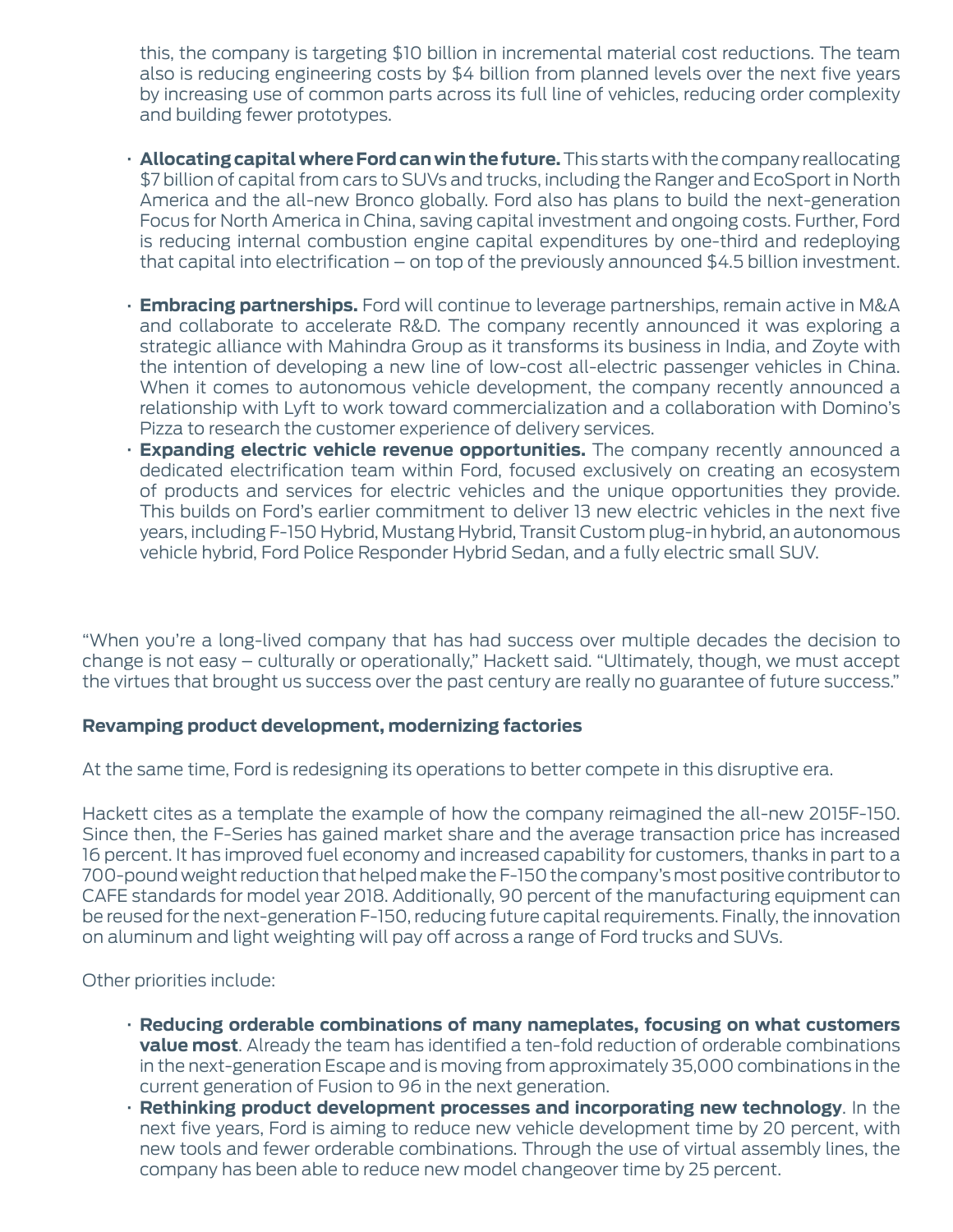• **Redesigning the company's factories of the future**. Accelerating and scaling 3D printing, robotics, virtual reality tools and big data will improve logistics and enable a more efficient manufacturing footprint.

"We believe Ford will achieve its competitive advantage by focusing deeply on our customers – whether they're drivers, riders or cities – and that's where we are playing to win," Hackett said.

## **Risk Factors**

Statements included or incorporated by reference herein may constitute "forward-looking statements" within the meaning of the Private Securities Litigation Reform Act of 1995. Forwardlooking statements are based on expectations, forecasts, and assumptions by our management and involve a number of risks, uncertainties, and other factors that could cause actual results to differ materially from those stated, including, without limitation:

- Decline in industry sales volume, particularly in the United States, Europe, or China, due to financial crisis, recession, geopolitical events, or other factors;
- Lower-than-anticipated market acceptance of Ford's new or existing products or services, or failure to achieve expected growth;
- Market shift away from sales of larger, more profitable vehicles beyond Ford's current planning assumption, particularly in the United States;
- Continued or increased price competition resulting from industry excess capacity, currency fluctuations, or other factors;
- Fluctuations in foreign currency exchange rates, commodity prices, and interest rates;
- Adverse effects resulting from economic, geopolitical, protectionist trade policies, or other events;
- Work stoppages at Ford or supplier facilities or other limitations on production (whether as a result of labor disputes, natural or man-made disasters, tight credit markets or other financial distress, production constraints or difficulties, or other factors);
- Single-source supply of components or materials;
- Labor or other constraints on Ford's ability to maintain competitive cost structure;
- Substantial pension and other postretirement liabilities impairing liquidity or financial condition;
- Worse-than-assumed economic and demographic experience for pension and other postretirement benefit plans (e.g., discount rates or investment returns);
- Restriction on use of tax attributes from tax law "ownership change;"
- The discovery of defects in vehicles resulting in delays in new model launches, recall campaigns, or increased warranty costs;
- Increased safety, emissions, fuel economy, or other regulations resulting in higher costs, cash expenditures, and/or sales restrictions;
- Unusual or significant litigation, governmental investigations, or adverse publicity arising out of alleged defects in products, perceived environmental impacts, or otherwise;
- Adverse effects on results from a decrease in or cessation or claw back of government incentives related to investments;
- Cybersecurity risks to operational systems, security systems, or infrastructure owned by Ford, Ford Credit, or a third party vendor or supplier;
- Failure of financial institutions to fulfill commitments under committed credit and liquidity facilities;
- Inability of Ford Credit to access debt, securitization, or derivative markets around the world at competitive rates or in sufficient amounts, due to credit rating downgrades, market volatility, market disruption, regulatory requirements, or other factors;